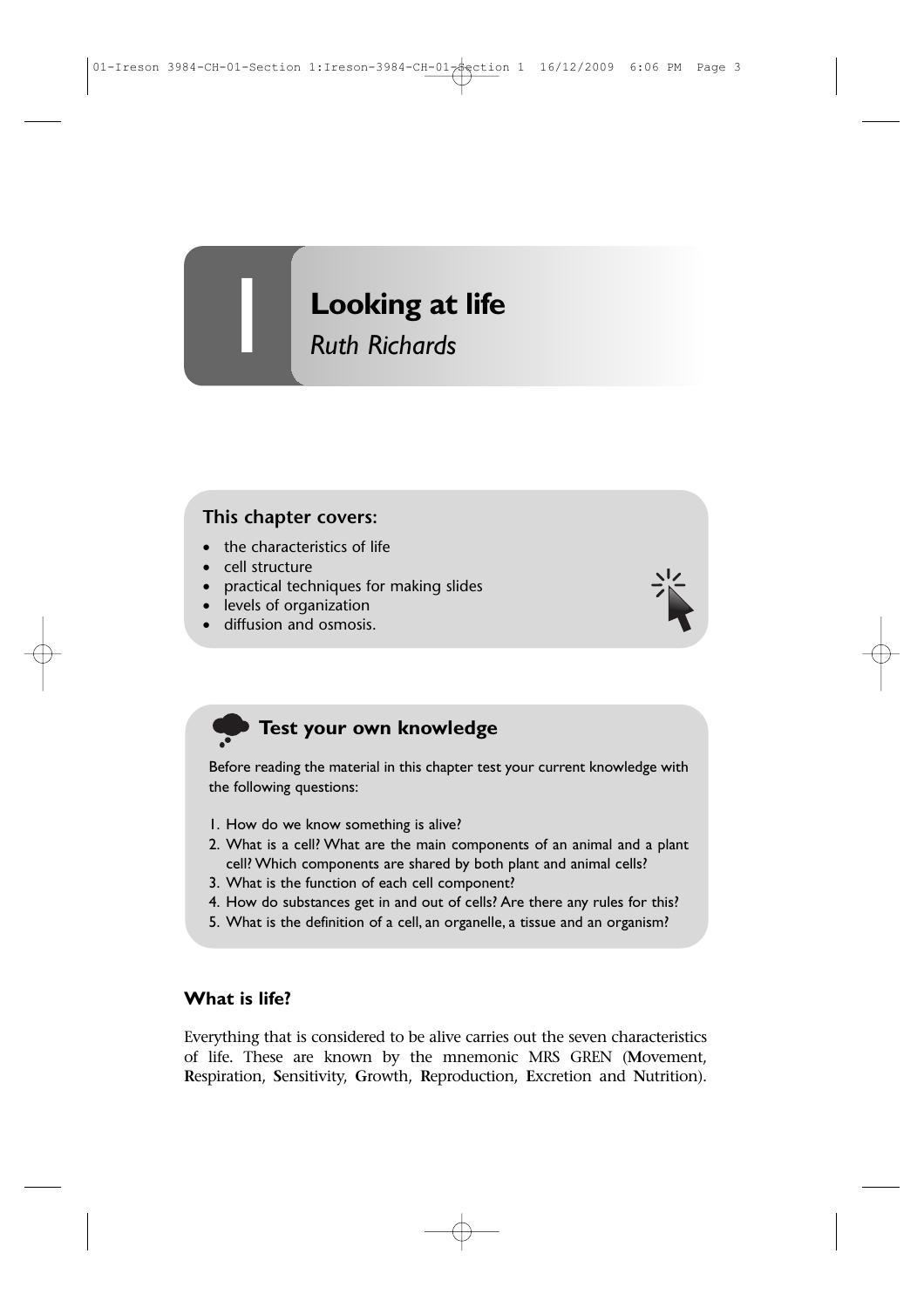The following information can be used to construct a card sort for students to recap this topic from Key Stage 3:

- **Movement:** Organisms may move all or parts of their bodies towards or away from influences that are important to them. For example, a plant may move its leaves towards the sun.
- **Respiration:** The release of energy stored in food, such as glucose, to provide power for the cell to function. The energy currency of the cell is adenosine tri-phosphate, or ATP for short. Respiration takes place in the mitochondria of every cell.
- **Sensitivity:** Awareness of the organisms' surroundings. This may be complex, such as the passage of nerve impulses, or simpler, such as the growth of plant roots down into the soil.
- **Growth:** An increase in size, such as the division of one cell into two identical cells (mitosis).
- **Reproduction:** The formation of more individuals from one parent (asexually) or two parents (sexually).
- **Excretion:** Getting rid of the products of the chemical reactions that have taken place in the organism (metabolism). Metabolism occurs at a cellular level, and so excretion includes getting rid of water and carbon dioxide. (Not getting rid of solid waste!)
- **Nutrition:** Using a food source to release energy for cell function. This is either autotrophic, when plants make their own food by photosynthesis and then metabolise it, or heterotrophic, when ready-made food is taken into an organism.

#### **The cell**

What is a cell? A cell is a single unit that can function on its own and can divide to form other cells of the same type. It is a package that contains all the 'bits' needed to be alive. These component parts of cells are called organelles. The cell itself is the basic unit of life, and all multicellular organisms are derived originally from one cell. It should be noted that animal cells are generally smaller than plant cells and lack some of the cell contents of plant cells.

## **How science works**

The cell was first discovered by Robert Hooke in 1665.He used a basic microscope to look at thin slices of cork (from a cork tree) and he saw boxes that reminded him of monks' rooms or cells. Hence the name – 'cell'.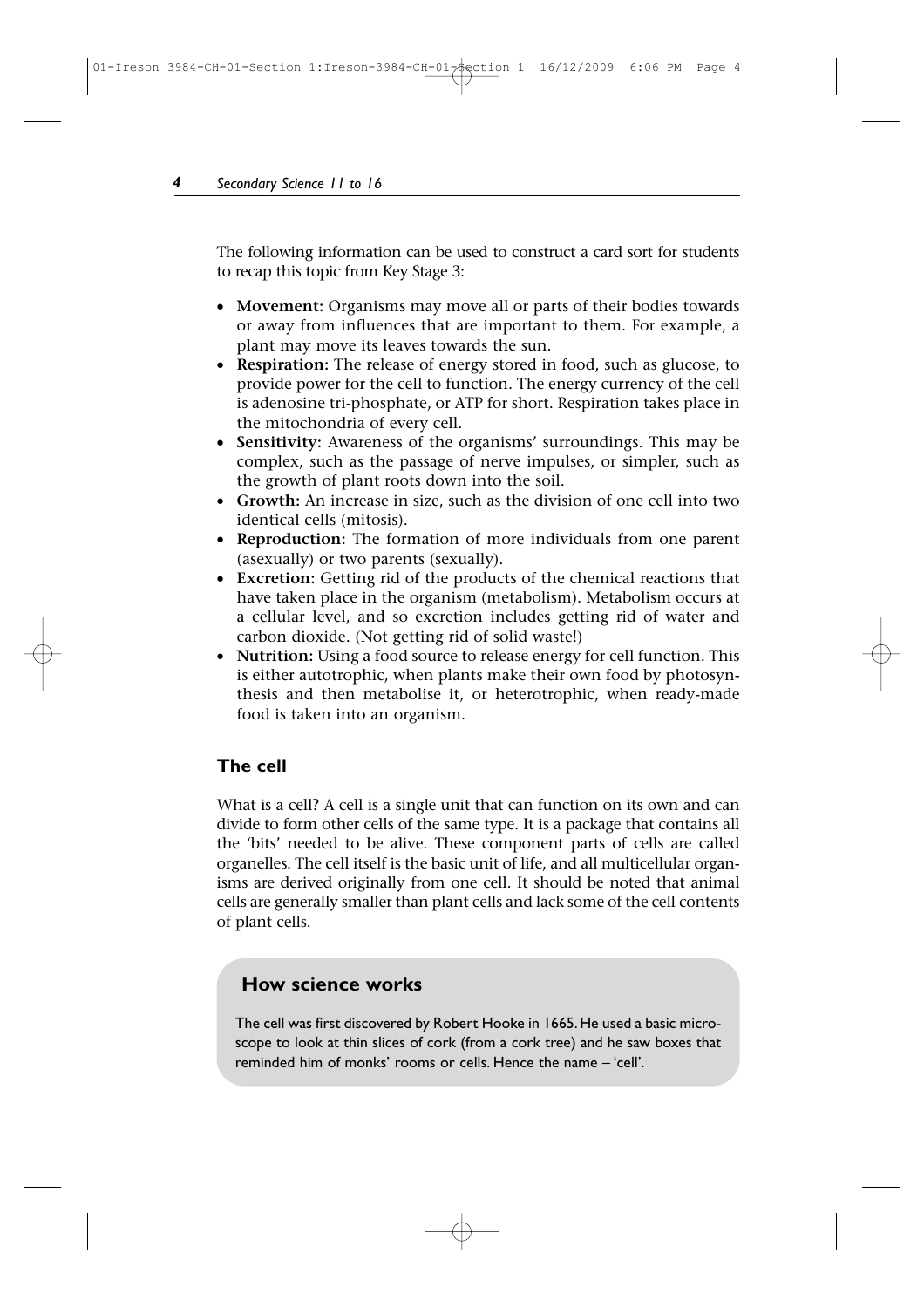A good way to get students to compare animal and plant cells is by using a Venn diagram.This helps assess prior learning and gives you the basis to discuss any misconceptions that the students may have.

01-Ireson 3984-CH-01-Section 1:Ireson-3984-CH-01<sub>7</sub>\$ ection 1 16/12/2009 6:06 PM Page 5

Provide the students with a list of the cell components and ask them to categorize these as being present in animals only, plants only or in both animal and plant cells (a shared field in the centre).Students could be asked to extend this by underlining the components that cannot be seen by using an ordinary light microscope, such as the ones they may use in class.

The completed example is shown in Figure 1.1.The words underlined are those components that cannot be seen through a standard light microscope as used in schools.





#### **The cell: card sort**

The list of cell components, their description and function can be organized as a card sort.This can be seen in the card sort exercise shown in Figure 1.2, which can be easily differentiated by the removal of the more complex components. Simply cut these out in advance of the lesson.

| <b>Cell component</b> | <b>Description</b>                                                                                                | <b>Function</b>                                                                                                   |
|-----------------------|-------------------------------------------------------------------------------------------------------------------|-------------------------------------------------------------------------------------------------------------------|
| <b>Nucleus</b>        | Largest cell organelle.<br>Contains strands of DNA.<br>Appears patchy and dark<br>coloured when a stain is added. | Regulates cell activities.<br>Stores information which it<br>passes on by cell division<br>(mitosis and meiosis). |

*(Continued)*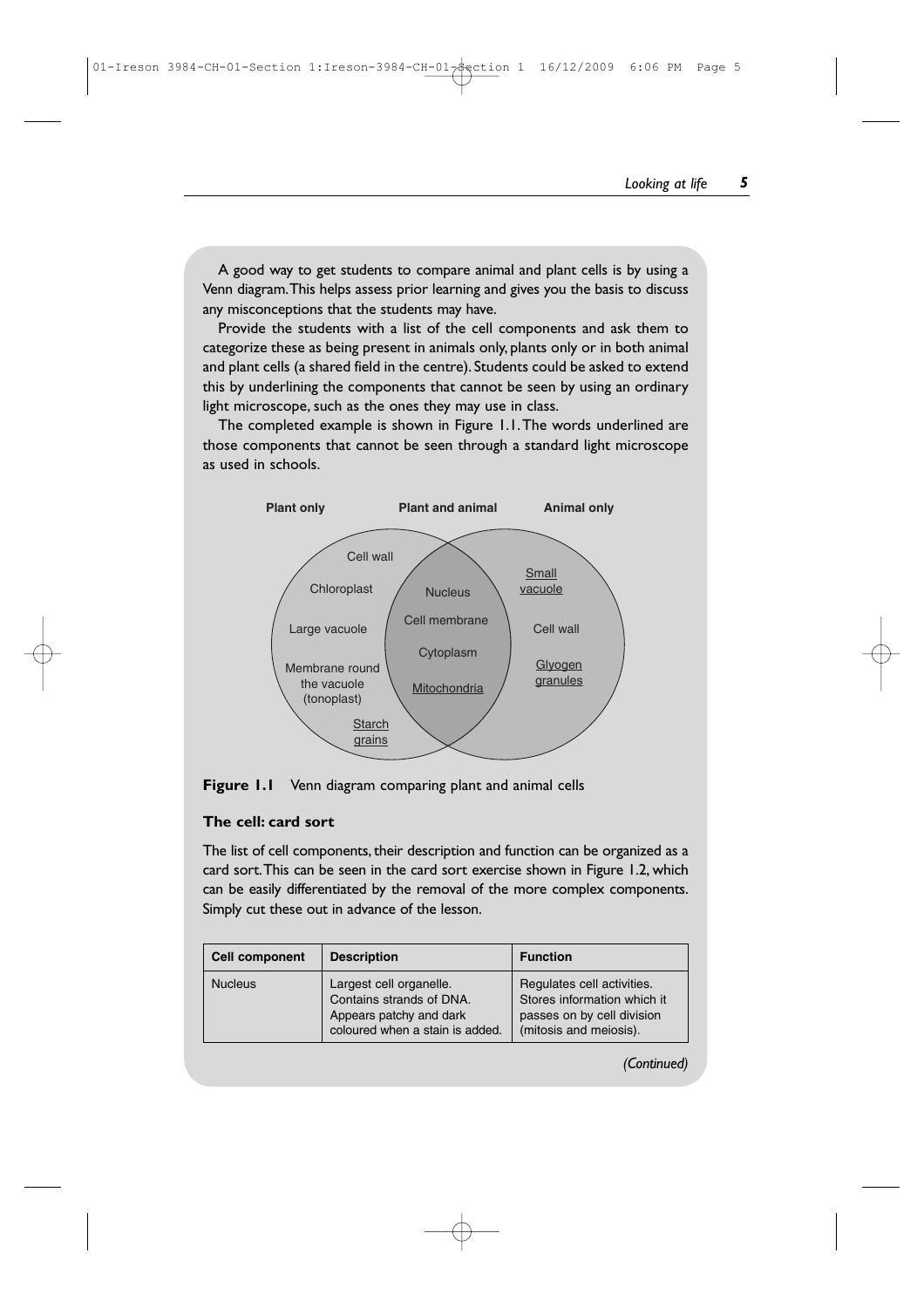## *(Continued)*

| <b>Cell component</b>                 | <b>Description</b>                                                                                                                                                               | <b>Function</b>                                                                                                                                                                                |  |  |
|---------------------------------------|----------------------------------------------------------------------------------------------------------------------------------------------------------------------------------|------------------------------------------------------------------------------------------------------------------------------------------------------------------------------------------------|--|--|
| Cell membrane                         | Exterior layer of the cell.<br>Composed of protein<br>and oil (lipid).                                                                                                           | Keeps all cell contents together.<br>Is selectively permeable as it<br>regulates what enters and leaves<br>the cell.                                                                           |  |  |
| Cell wall                             | Made of strong<br>cellulose.<br>Permeable to water and<br>other substances.                                                                                                      | Gives shape and support to the<br>plant cell.<br>Resists water movement into the<br>cell when the cell is turgid.                                                                              |  |  |
| Cytoplasm                             | Jelly-like substance<br>(consistency of raw egg<br>white).<br>Composed mainly of<br>water.                                                                                       | Supports the organelles.<br>Store of water and/or pigments.                                                                                                                                    |  |  |
| Chloroplast                           | Large green-coloured<br>organelles.                                                                                                                                              | To carry out photosynthesis. This<br>uses trapped light energy to<br>combine carbon dioxide and<br>water to form glucose and<br>oxygen. The glucose stores<br>energy in its bonds.             |  |  |
| Vacuoles                              | Large permanent<br>vacuoles are found in<br>the centre of plant cells.<br>Small non-permanent<br>vacuoles are found<br>scattered throughout the<br>cytoplasm in animal<br>cells. | Storage of materials such as food<br>or pigments and water control.<br>Transport of substances around<br>the cell and secretion of<br>substances outside the cell<br>(e.g. mucus or hormones). |  |  |
| Starch grain                          | Grains found inside<br>plant cells. Small<br>glucose molecules are<br>converted into starch so<br>that they can be stored.                                                       | Storage of food until needed.<br>Glucose cannot be stored as it<br>moves by diffusion and is<br>therefore not kept in one place.                                                               |  |  |
| Glycogen granules<br>and fat droplets | Granules or droplets<br>found within the<br>cytoplasm of animal<br>cells.                                                                                                        | Storage of food until needed.                                                                                                                                                                  |  |  |
| Mitochondria                          | Organelles (about 5 µm)<br>found in the cytoplasm.                                                                                                                               | Carries out aerobic respiration in<br>cells.                                                                                                                                                   |  |  |
| <b>Ribosomes</b>                      | Tiny organelles (20 nm)<br>found in the cytoplasm.                                                                                                                               | Make proteins by assembling<br>amino acids in chains.                                                                                                                                          |  |  |

**Figure 1.2** Card sort activity: the cell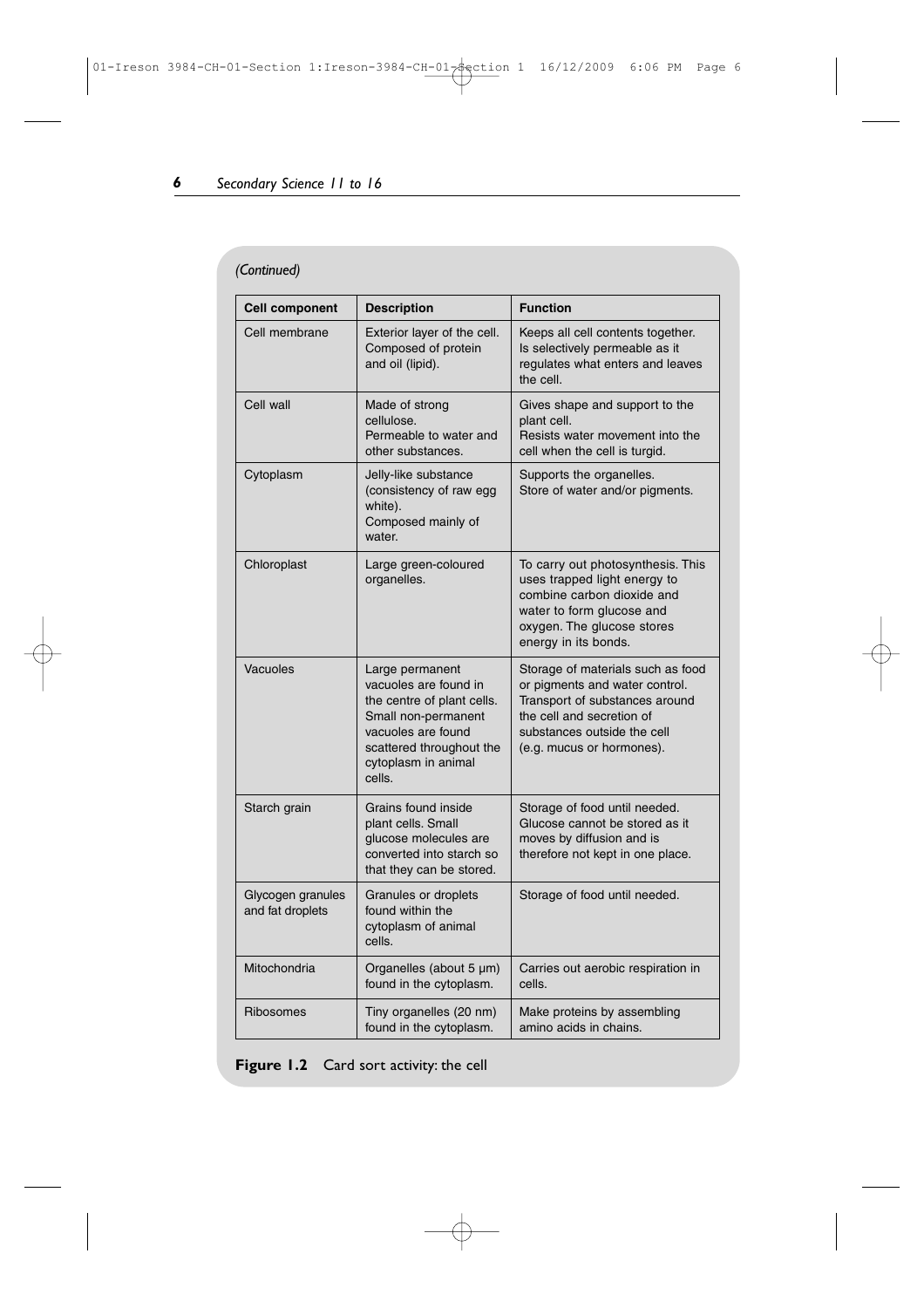Common misconceptions include students using the terms 'cell wall' and 'cell membrane' interchangeably and thinking that mitochondria can be seen with a light microscope. It should be noted that the cell membrane and tonoplast are difficult to see in many plant cells.The position of these can be highlighted during a practical by using the purple epidermis layers between the fleshy leaves in red onions. The position of the cytoplasm can be located because the cell contents are suspended within it.

01-Ireson 3984-CH-01-Section 1:Ireson-3984-CH-01-Section 1 16/12/2009 6:06 PM Page 7

#### **Levels of organization: card sort**

Cells can be added together to make increasingly complex organisms and parts of organisms.This can be seen in the card sort exercise in Figure 1.3.

| Level of<br>organization | <b>Description</b>                                                         | <b>Example</b>   |
|--------------------------|----------------------------------------------------------------------------|------------------|
| Atom                     | Fundamental unit of matter                                                 | Hydrogen         |
| Molecule                 | At least two atoms held<br>together by chemical bonds                      | Water            |
| Organelle                | Small units in cells that do<br>one particular job                         | Mitochondrion    |
| Cell                     | The basic unit of life that<br>can function independently                  | Sperm cell       |
| <b>Tissue</b>            | Collection of similar cells<br>that perform the same job                   | Muscle           |
| Organ                    | Collection of tissues that<br>perform a specific or several<br>functions   | Liver            |
| Organ system             | Collection of organs that<br>work together to carry out a<br>specific task | Digestive system |
| Organism                 | A group of organ systems<br>making up an individual                        | Mouse            |

|  |  |  |  |  | Figure 1.3 Card sort activity: levels of organization |
|--|--|--|--|--|-------------------------------------------------------|
|--|--|--|--|--|-------------------------------------------------------|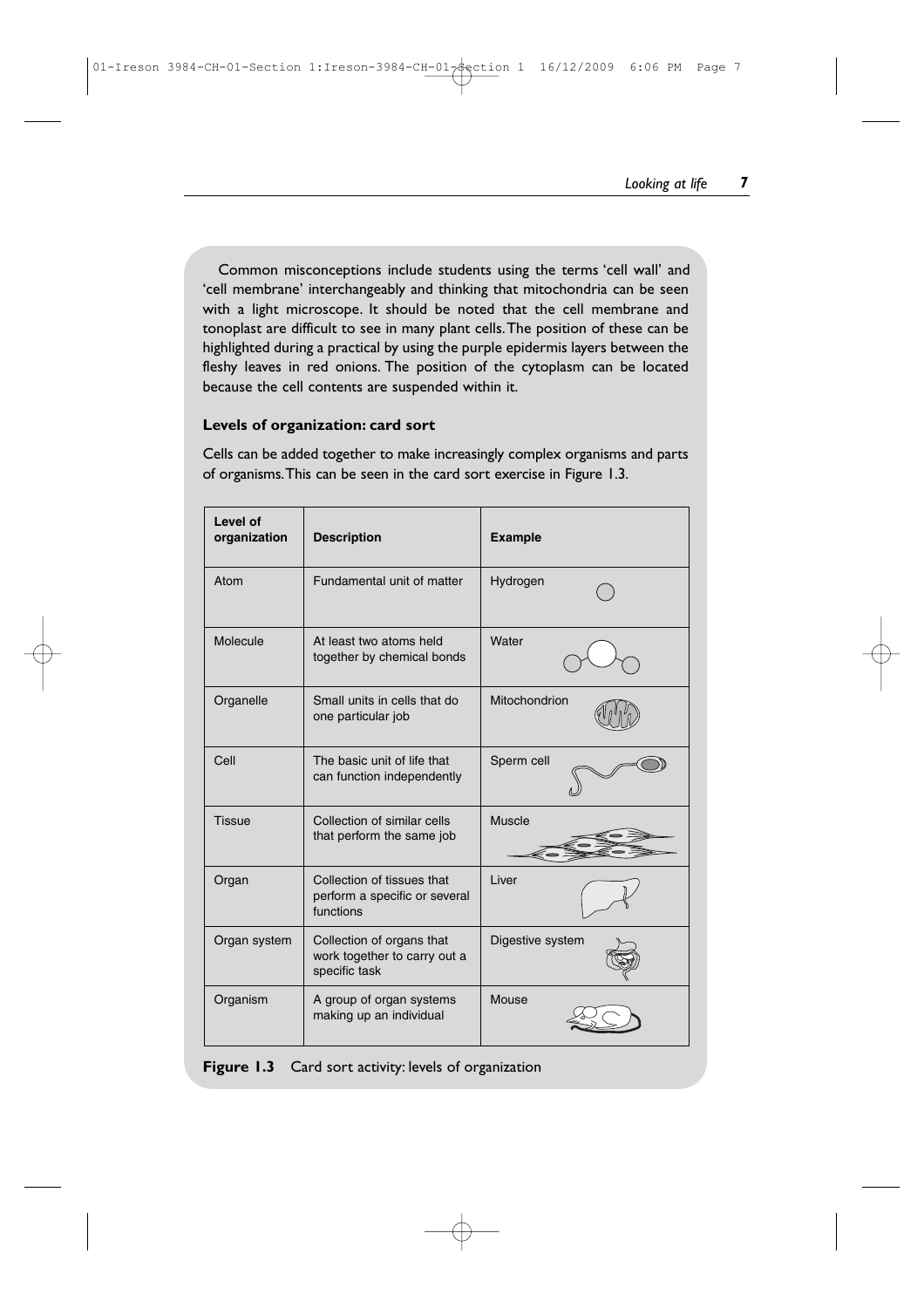## **Practical activity**

#### **Looking at animal cells**

You can look at your own cells, but this requires you to take a sample of your own cheek cells (epithelial cells). The students quite like this as they are looking at their own cells – a rare opportunity.

#### **Health and safety**

You must check the health and safety regulations where you teach as rules vary from school to school and from county to county. Your senior technician or health and safety officer will be able to say if any practical is banned in your school. Alternatives are usually available if this is the case.

If you can go ahead and do this practical, you must make sure you use a clean scraper or cotton bud and dispose of it in accordance with the regulations in your school. Ideally the scrapers should have been dry sterilized before use and be disposed of in disinfectant afterwards.

Be careful not to focus direct sunlight through the microscope because this can damage your eyes.

#### **Method**

The method is as follows (see also Figure 1.4).Take a clean scraper and rub it on the inside of your cheek.Around ten scrapes are enough to get a decent

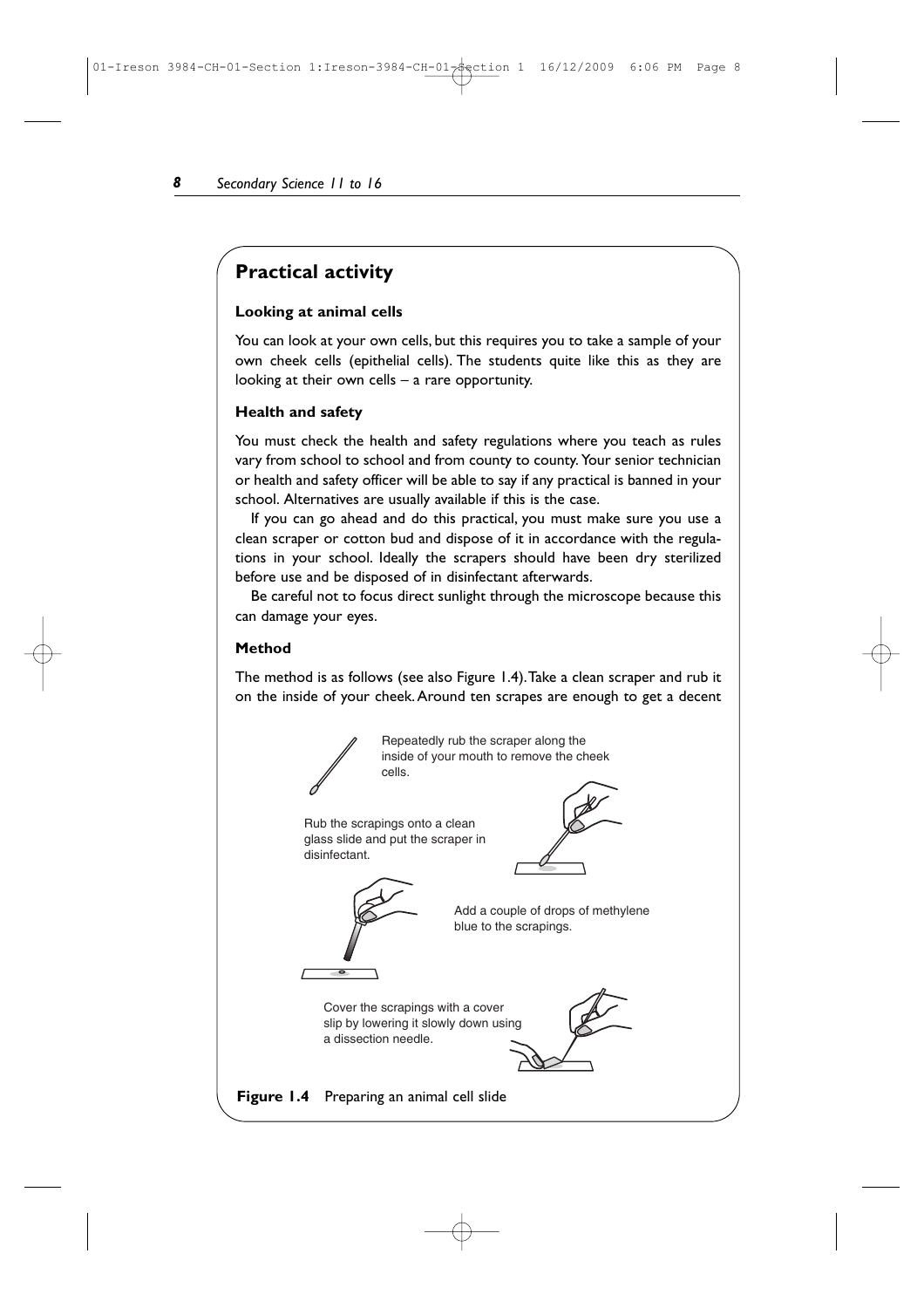sample, but be careful to collect cheek cells and not saliva. Rub the scrapings on to a clean glass slide and put the scraper in disinfectant. Add a couple of drops of methylene blue, being careful not to stain your hands or clothes. Cover the scrapings with a cover slip by lowering it slowly down using a dissection needle.The stain will spread out under the cover slip. Examine using a microscope, low power first, and then switch to a higher magnification.The students should be able to see cell membranes, nuclei and the cytoplasm.They should recognize that the cells are broadly square shaped, because they would fit rather like paving flags forming the epithelial layer inside your cheek.

01-Ireson 3984-CH-01-Section 1: Ireson-3984-CH-01<sub>7</sub> section 1 16/12/2009 6:06 PM Page 9

# **Practical activity**

#### **Looking at plant cells**

You can look at the cells of the onion to see typical plant cells.The best results are found when you use red onions.You will be using the thin epidermis layers between the fleshy leaves as these are only a few cells thick.

#### **Health and safety**

Care should be taken if the students are using scalpals, and the appropriate warnings should be given prior to their use. Goggles should be worn when using the iodine solution and care should be taken to avoid contact with the skin. Be careful not to focus direct sunlight through the microscope because this can damage your eyes.

#### **Method**

The method is as follows (see also Figure 1.5).Take the epidermis layer from between the fleshy part of the onion.The darker-coloured cells are best as they contain the pigments in the cytoplasm and the vacuoles. Cut a piece approximately 1 cm<sup>2</sup>, using a scalpel. Place this on to a slide and ensure that it is lying flat. It is easiest to do this using a pair of tweezers. Add one or two drops of dilute iodine solution, being careful not to stain your hands or clothes. Cover the epidermis layer with a cover slip by lowering it slowly down using a dissection needle. The stain will spread out under the cover slip. Examine using a microscope, low power first, and then switch to a higher magnification.You will be able to see elongate cells with distinct nuclei and the clear double cell walls of two adjoining cells.

Alternatively, you can place the epidermis cells in sucrose solution of varying concentrations – 1M, 0.8M, 0.6M, 0.4M, 0.2M and 0M (distilled water). If the

*(Continued)*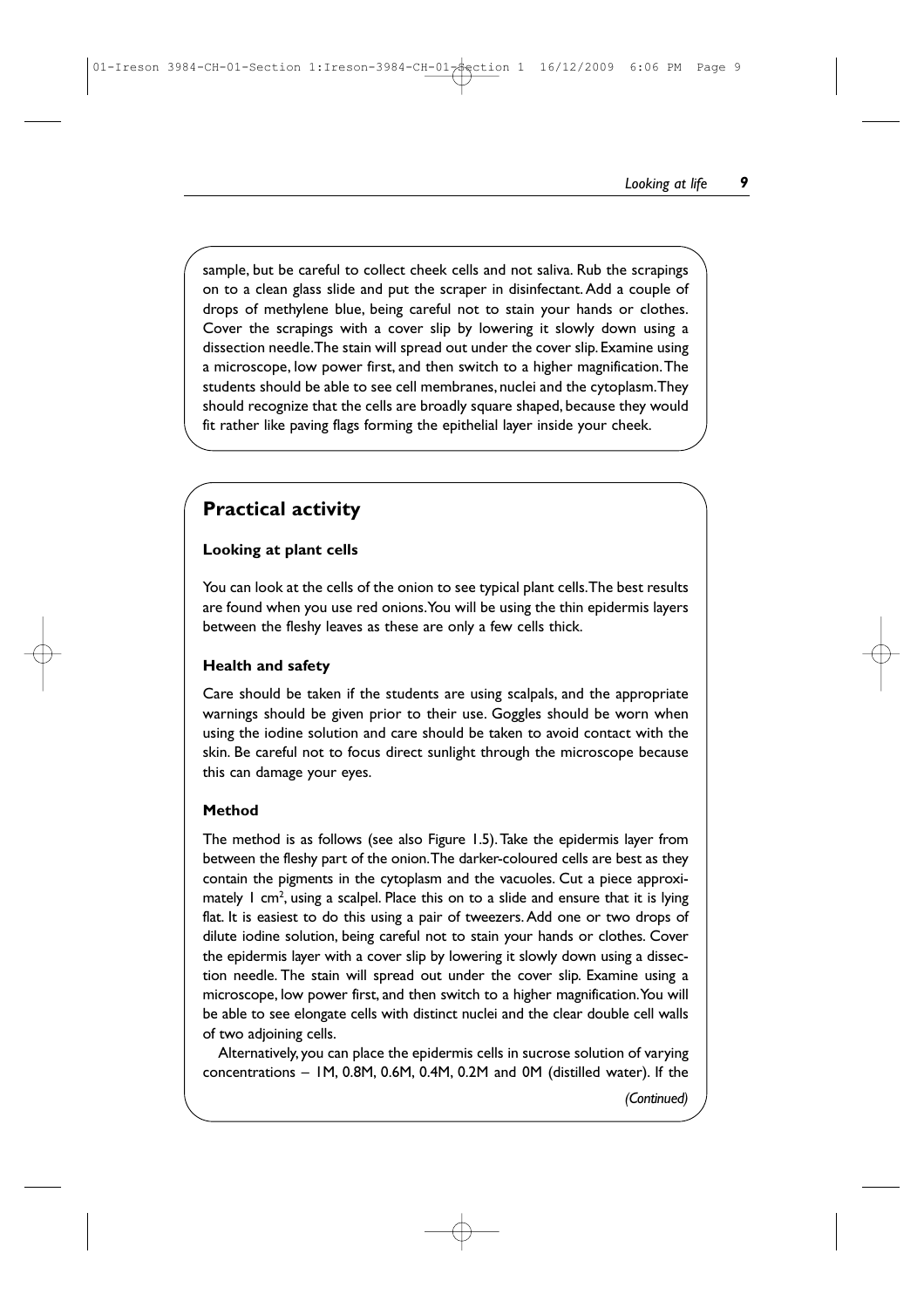

## **Diffusion and osmosis**

It would be wrong not to mention the processes of diffusion and osmosis when discussing cells. The movement of substances in and out of the cells is vital to the functioning of the cell. Oxygen, water, carbon dioxide, waste and nutrients have to cross the cell membranes to allow life to continue.

Diffusion is the passive movement of molecules or atoms from a high concentration to a low concentration, down what is said to be a concentration gradient. Passive means that no energy is expended by the cell to move that particular substance. Examples of substances that move in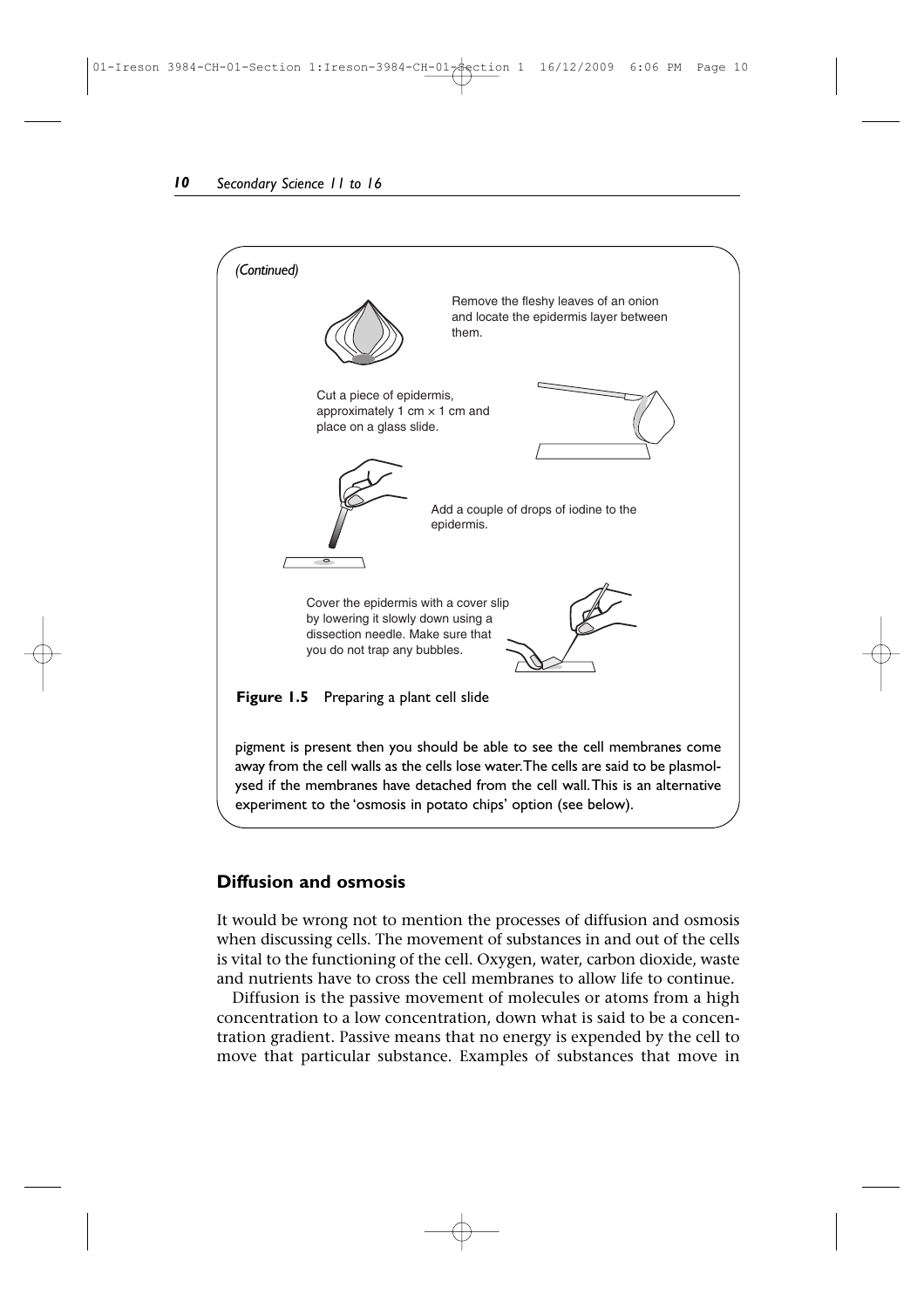and out of cells by diffusion are carbon dioxide, glucose and oxygen. These are generally substances that pass in and out of our blood. This happens quickly as there is no part of the body that is more than a few millimetres away from a blood vessel. This is called a short diffusion distance and is evident in the lungs.

01-Ireson 3984-CH-01-Section 1:Ireson-3984-CH-01-Section 1 16/12/2009 6:06 PM Page 11

Osmosis is the passive movement of water molecules from a high concentration to a low concentration, across a selectively permeable membrane. It is basically a special type of diffusion that describes how water moves in and out of cells. Students are required to answer exam questions in terms of solute molecules and water molecules. As the solute molecules are too large to pass across the cell membrane, these tend to stay where they are and the smaller water molecules move backwards and forwards. It is useful to tell the students that:

> Solvent + Solute = Solution  $(e.g. Water + Sugar = Sugar solution)$

This makes it easier for the students to understand and then be able to explain the effect of solutes either inside or outside a cell.

## **Practical activity**

#### **Diffusion in jelly cubes**

Diffusion and the effect of surface area can be studied by looking at gelatine blocks that contain cresol red  $-$  a pH indicator. This is red in alkali conditions and turns yellow when conditions become acidic.

The method is as follows. Start with a gelatine block and cut various cubes using a scalpel. (Care should be taken when using the scalpel.)The sizes should be progressively smaller, and a suitable suggestion is as follows:

- $10$  mm  $\times$  10 mm  $\times$  10 mm
- $10 \text{ mm} \times 10 \text{ mm} \times 5 \text{ mm}$
- 10 mm  $\times$  5 mm  $\times$  5 mm
- 5 mm  $\times$  5 mm  $\times$  5 mm

Put the cubes into a test tube, fill the test tube with dilute hydrochloric acid and start a stop watch. Put in a rubber bung and lay the test tube horizontally. Record the time taken for the blocks to change from red to yellow. Use ideas about diffusion and surface-area-to-volume ratio to explain why the smallest cube changes colour first.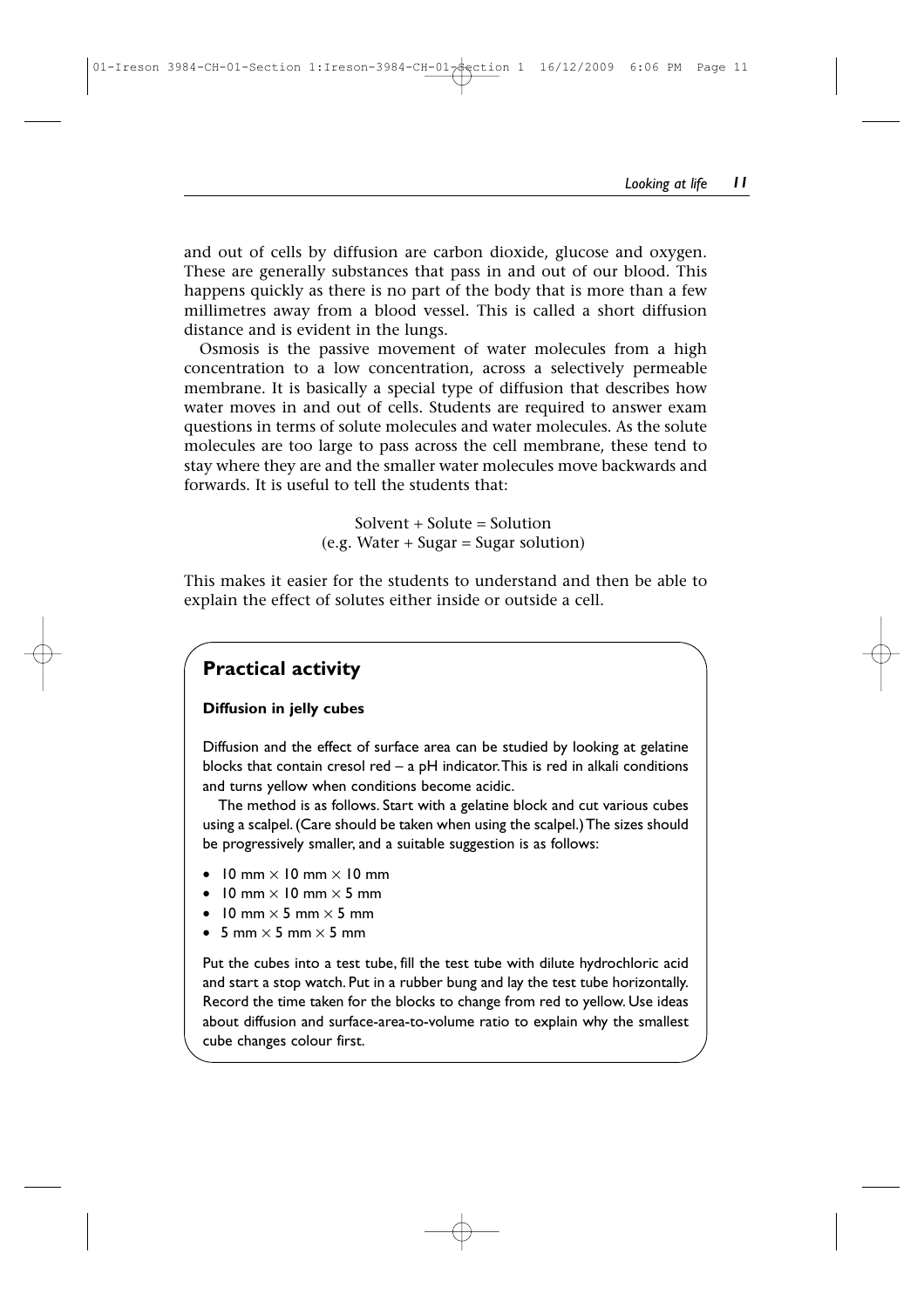## **Practical activity**

#### **Osmosis in potato chips**

Osmosis can be studied by cutting potato chips of roughly similar dimensions and then immersing them in varying concentrations of sucrose solution – 1M, 0.8M, 0.6M, 0.4M, 0.2M and 0M (distilled water). Measure the mass of each potato chip before placing it in a boiling tube filled with one of the concentrations suggested. Repeat with the other concentrations of sucrose. Leave for preferably 30 minutes, although reasonable results can be gained after around 20 minutes. Reweigh each chip and calculate the percentage change in mass using the following equation:

> Initial mass – Final mass  $\times 100$ Initial mass

Plotting the results on a graph will allow you to see exactly where the line crosses the origin.This is where the sucrose solution outside the potato cells is the same concentration as the solution inside the cell.This means you can estimate the concentration of the sap inside the potato.The closest value is around 0.4M although this will vary with different potatoes. Encourage the students to feel the chips when they are reweighed. Which chips have gone flaccid (floppy) and which are turgid (hard)?

Water moves out of the cells when the solute concentration outside of the cells is higher than inside. Putting it simply, the sugar concentration outside is higher than the concentration inside of the cell. This means that there is a large concentration gradient and the net movement of water is out of the cells.When there are more water molecules outside (less solute), then there is a net movement of water molecules into the cells.

## **Engaging activity**

It is quite easy to make 3D models using a variety of model making substances, old boxes, string, cotton wool and the like. What makes a more interesting model is an edible model of a cell.

#### **Making a 3D jelly model**

Take a plastic container, the kind that you may use to carry sandwiches; this will represent the cell wall. In the box place a variety of different foodstuffs as follows: several grapes representing chloroplasts; several small sweets representing starch grains; one prune/plum or apricot represents a nucleus; several